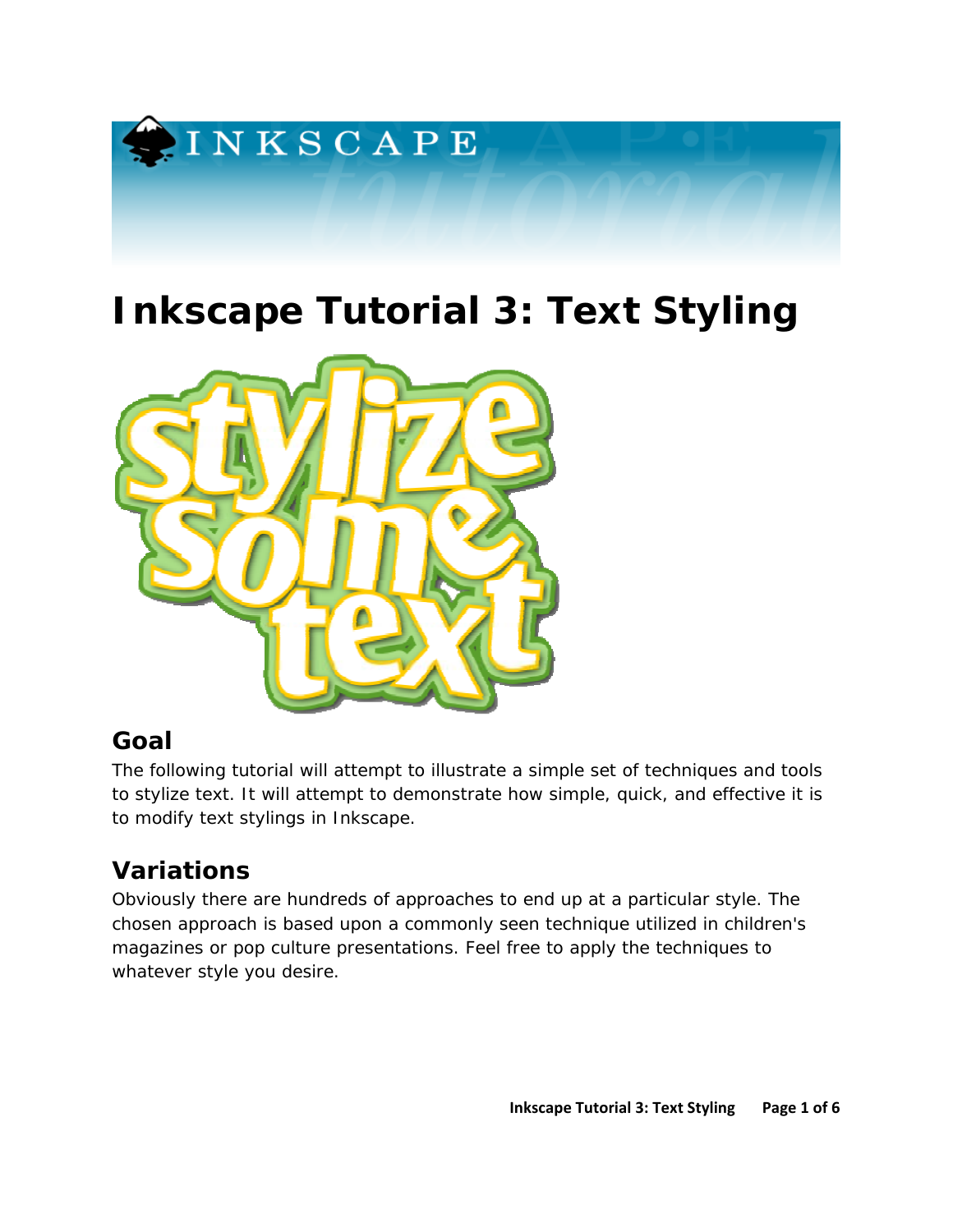### **Technique**

### **Step 1: Choose your font and add the text**.

Whevever your are working with decorative text, a heavier font is easier to shape into a useful product. This tutorial uses OliJo, but Arial Black is another good choice.

We will start with the place that a typical person might stop -- choose a font and type the text (see below the picture for instructions on how to add text). Let's use your name. Here we have a sample.

# Mr.

# Howard

To add new text, click the  $\overline{\mathbf{A}}$  Text Button on the left toolbar. I found the font selector kinda goofy, so if you have problems changing the font, use the Font Properties button on the top toolbar. Make sure a pick a font that is 'Fat' and make your text large.



### **Step 2: Space and rotate the individual characters.**

Now we are going to change the position of the characters to fancy up things a bit. In Inkscape, we have a simple keystroke to accomplish manual left and right spacing within a text block. First using the Text Tool, select a letter. Then *Alt-Right* or *Alt-Left* will apply a shift of one unit left and right. *Shift-Alt-Left* and *Shift-Alt-Right* accomplish the same except move it ten units.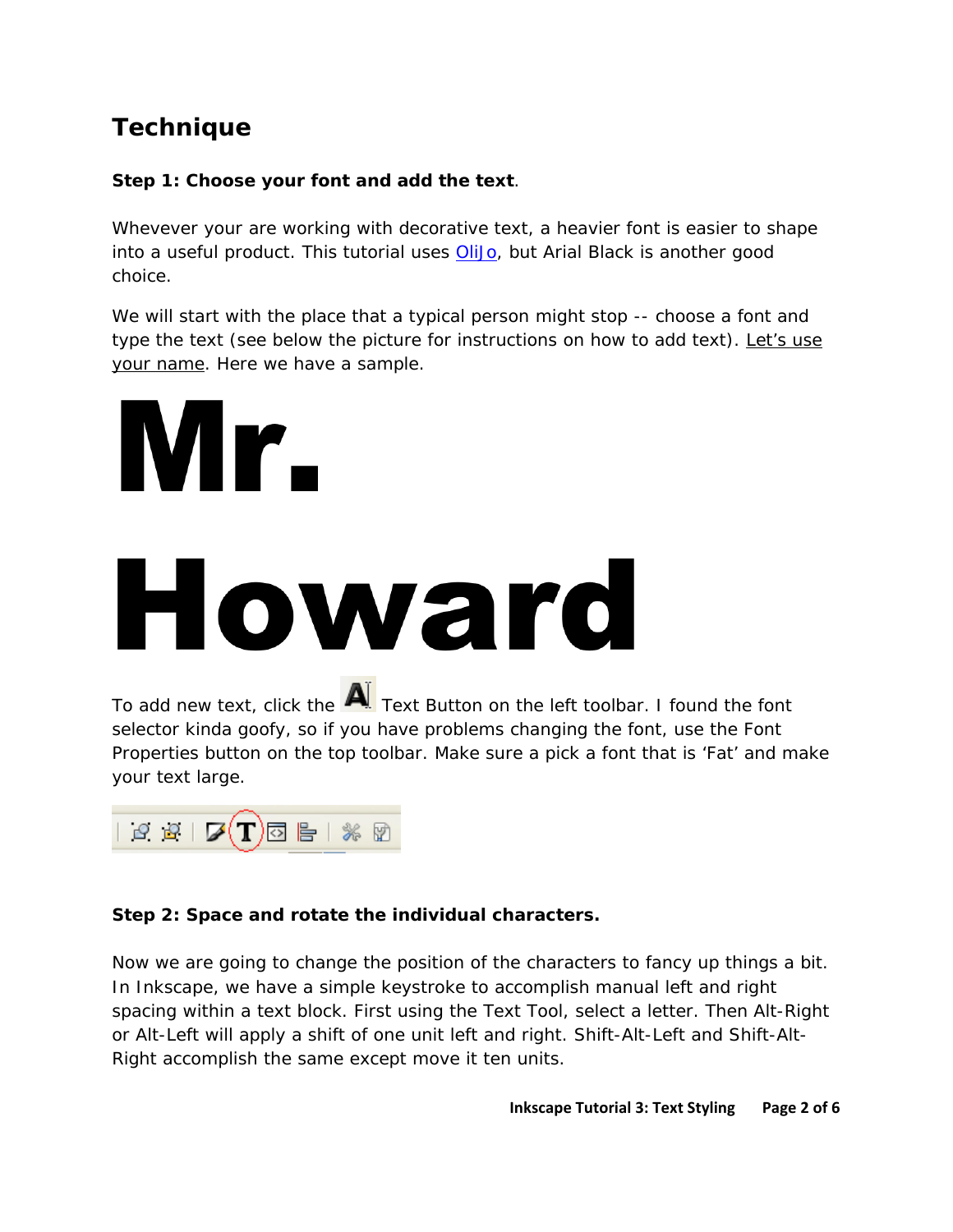Rotation can also be easily accomplished with *Alt-[* and *Alt-]* for counter and clockwise rotation about the lower left character anchor point. The *Shift* modifier will increment the adjustment as above.

Adjusting the height of the character is accomplished via the *Alt-Up* and *Alt-Down*.

We will use these two techniques to adjust the composition of our base layer as shown below. Go crazy and try some jazz on your own.



#### **Step 3: Add a text border.**

Now we will add a decorative border. First select your text using the Select Tool (the arrow). Then choose Path > Linked Offset from the menu. This will create the single handle on the top of the text to drag outward. Move it up slightly to expand the border, then change the new border to a color of your choosing.



Now select the original base text using the Select Tool (the arrow) and convert it to white. The easiest way is to pick one of the color swatches on the bottom of the screen.

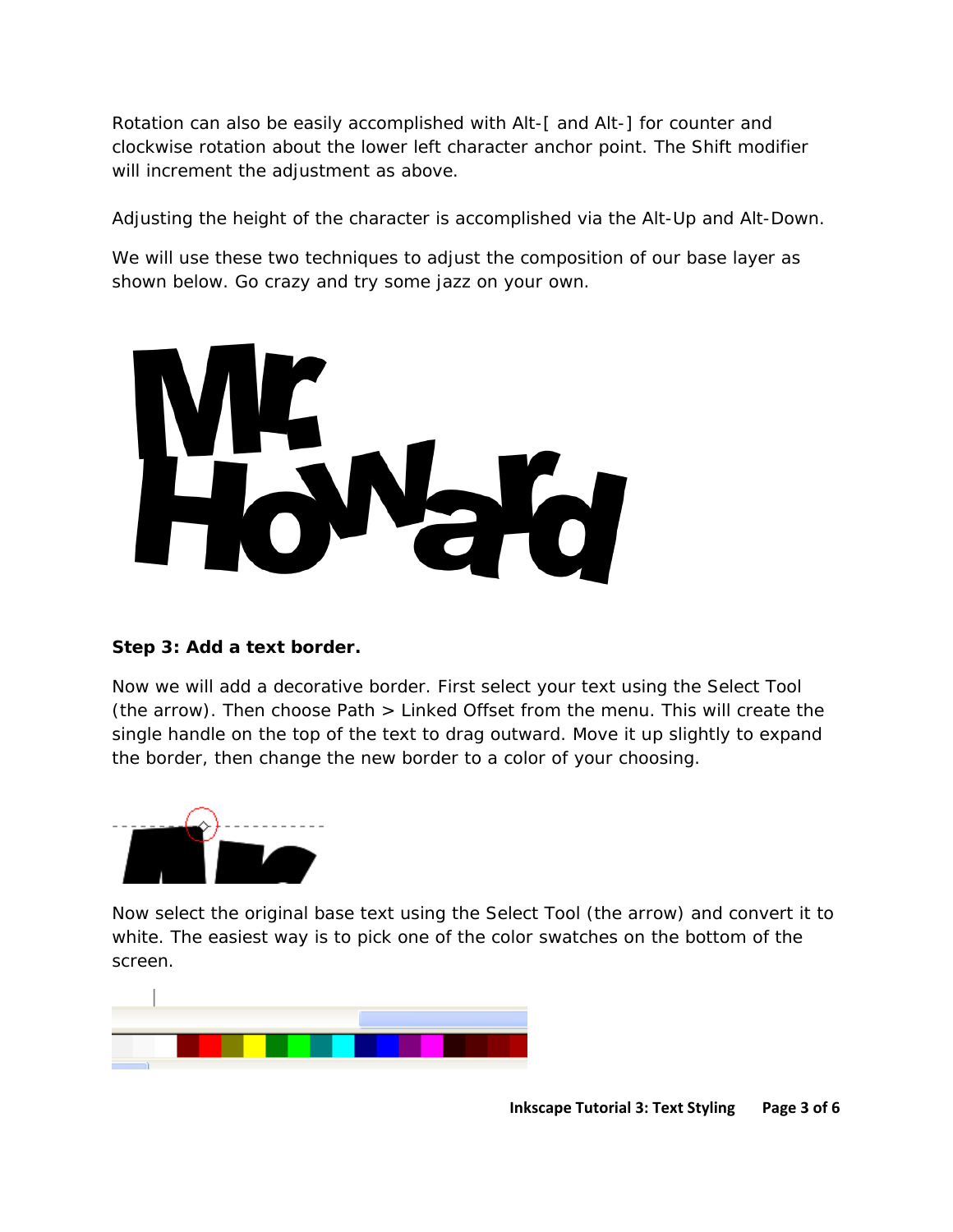Your text now should look like:



#### **Step 4: Add some flair to text, and polish with two drop shadows.**

Select the entire object (there should be two dotted lines around the text – one for the text and one for the border) and give it a stroke via a *Shift-LeftClick* of a color from your swatch bed. You also can select the stroke by selecting Object > Fill and Stroke to display the Fill and Stroke window. The example uses a darker valued version of the fill color for the stroke fill and a stroke style width size of 4.

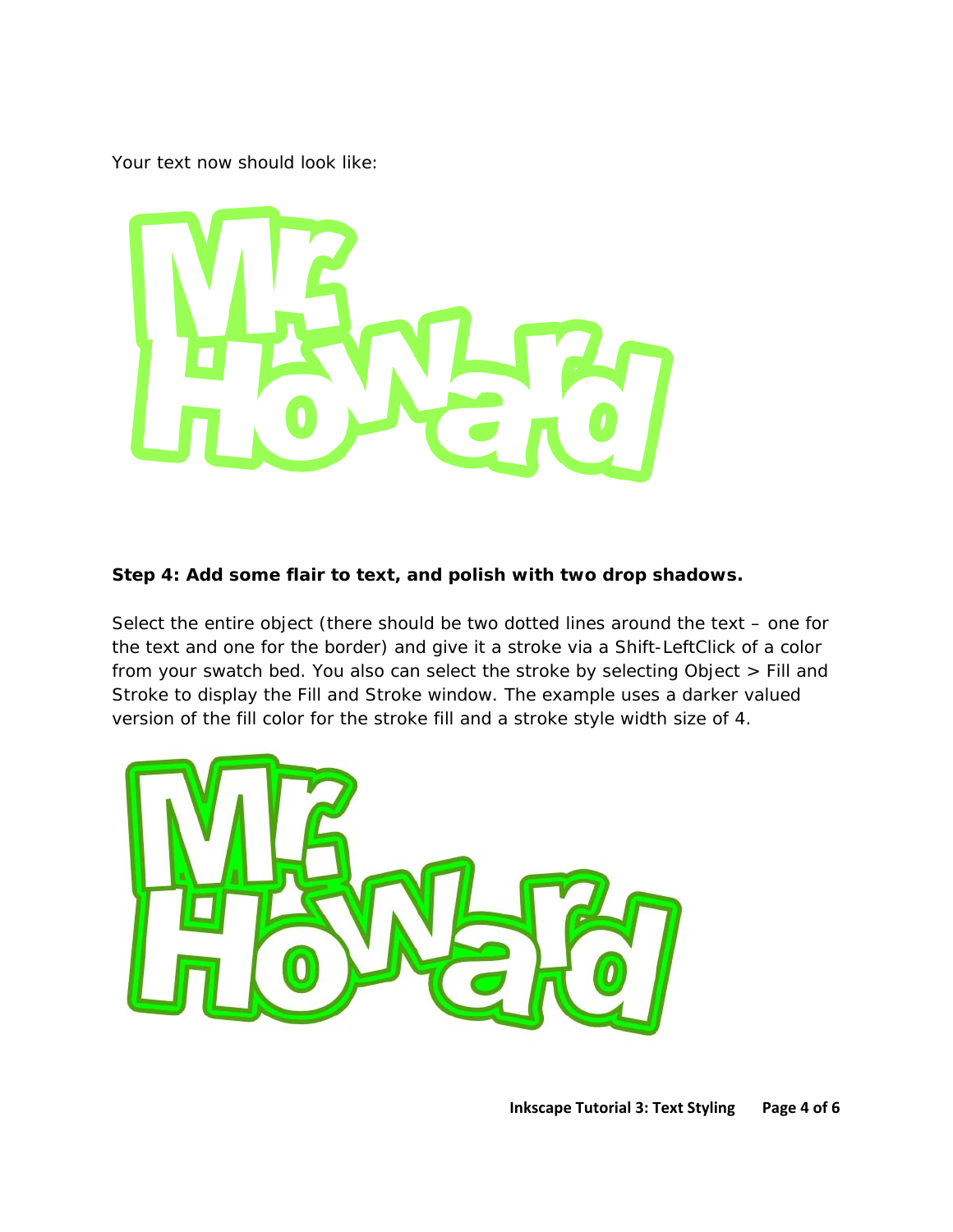Select the base text object change/add a stroke of another color that works with your palette. The example uses a yellow with a stroke width of 2.5.



Once again, select the base text object and choose "Linked Offset". Choose black, and roll your mouse wheel or the slider to a blur of your liking (the example uses a blur of 2.0). With the blurred black object selected (you may have to alt-click to pick the blurred shadow), move it down and right slightly using the arrow keys.



For a final time, select the base text object and choose "Linked Offset" tool from the "Path" menu. Make the object black by choosing it from your swatch list and drag it out so that it covers the lower envelope object. Hit "Page Down" twice -- once to lower it below the text base drop shadow and once more to lower it below the envelope object. Adjust the blur to a value of your liking (I used a width of 6 and a blur of 2). Finally, as above, choose the "Select and Transform Object" tool (the